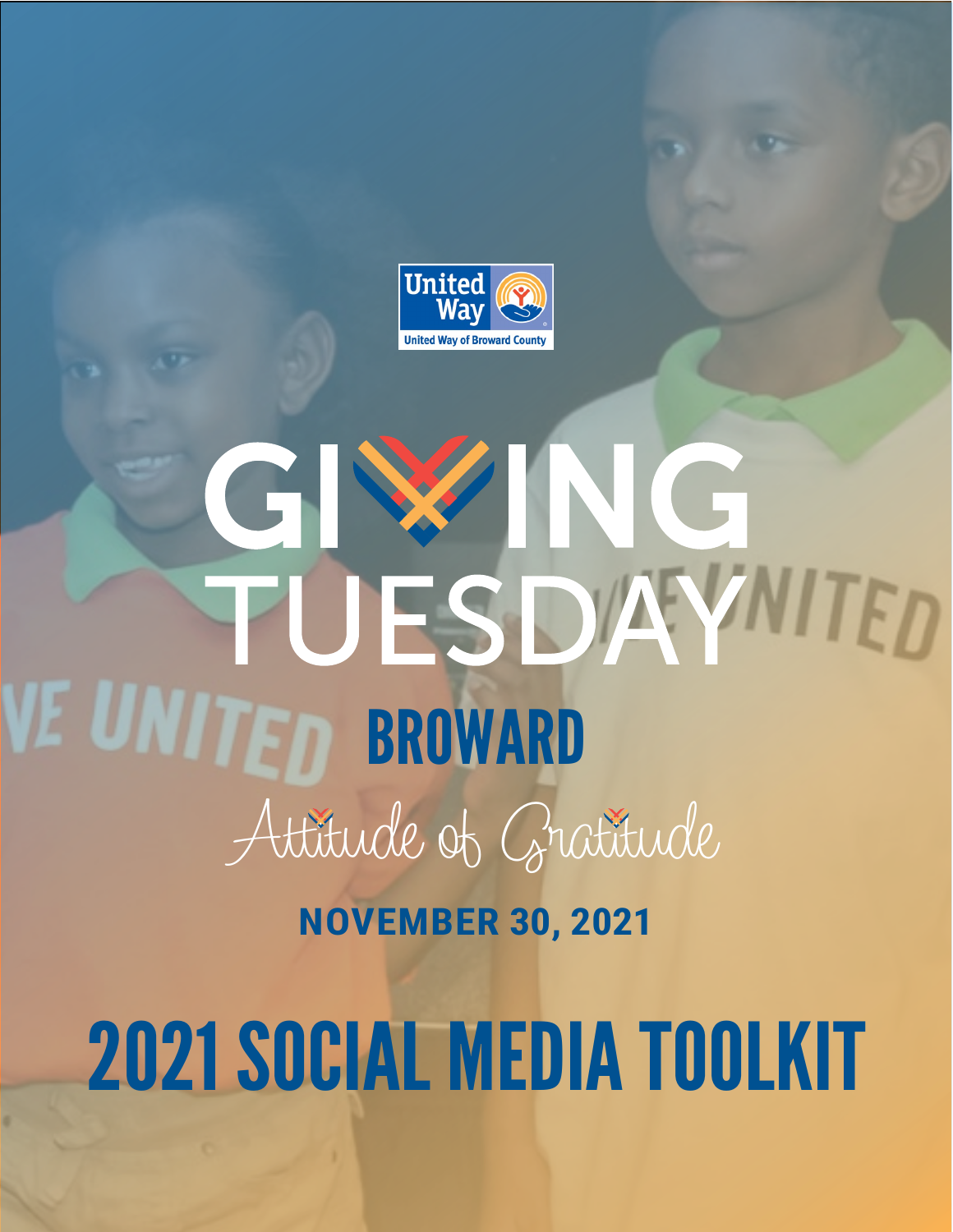

# ABOUT GIVING TUESDAY



### WHAT IS GIVING TUESDAY?

Giving Tuesday was created in 2012 to promote giving back to the community during the holiday season. It takes place every Tuesday after Thanksgiving, Black Friday and Cyber Monday. This year it is set for **Tuesday, November 30th**.

Giving Tuesday is an opportunity to showcase your **Broward Gratitude of Attitude** for everything we are grateful for this year. However, as we reflect, we keep in mind those who are not as fortunate.

#### WHAT DOES UNITED WAY OF BROWARD COUNTY DO?

United Way of Broward County fights for the **Health**, **Education** and **Financial Prosperity** of **EVERY** person in our community. We support 100+ local agency programs throughout Broward County. Many organizations focus on one cause; United Way looks at the community as a whole and, working collaboratively, creates lasting solutions.

### WHAT IS THE BROWARD ATTITUDE OF GRATITUDE?

Show off your **Broward Attitude of Gratitude** during our 2021 Giving Tuesday campaign. What exactly does that mean? The campaign encourages Broward County residents to share what they are grateful for through social media while also reminding the community of those still in need.

In addition, the campaign will promote the work United Way of Broward County has accomplished and encourage past, current and new donors to continue supporting our mission.

Please use the hashtag **#BCAttitudeofGratitude** in your posts to signal out the campaign.

#### WHAT IS THE PURPOSE OF THIS TOOLKIT?

This toolkit contains sample text, hashtags and graphics that anyone can share on their social media accounts to encourage Giving Tuesday donations to United Way of Broward County.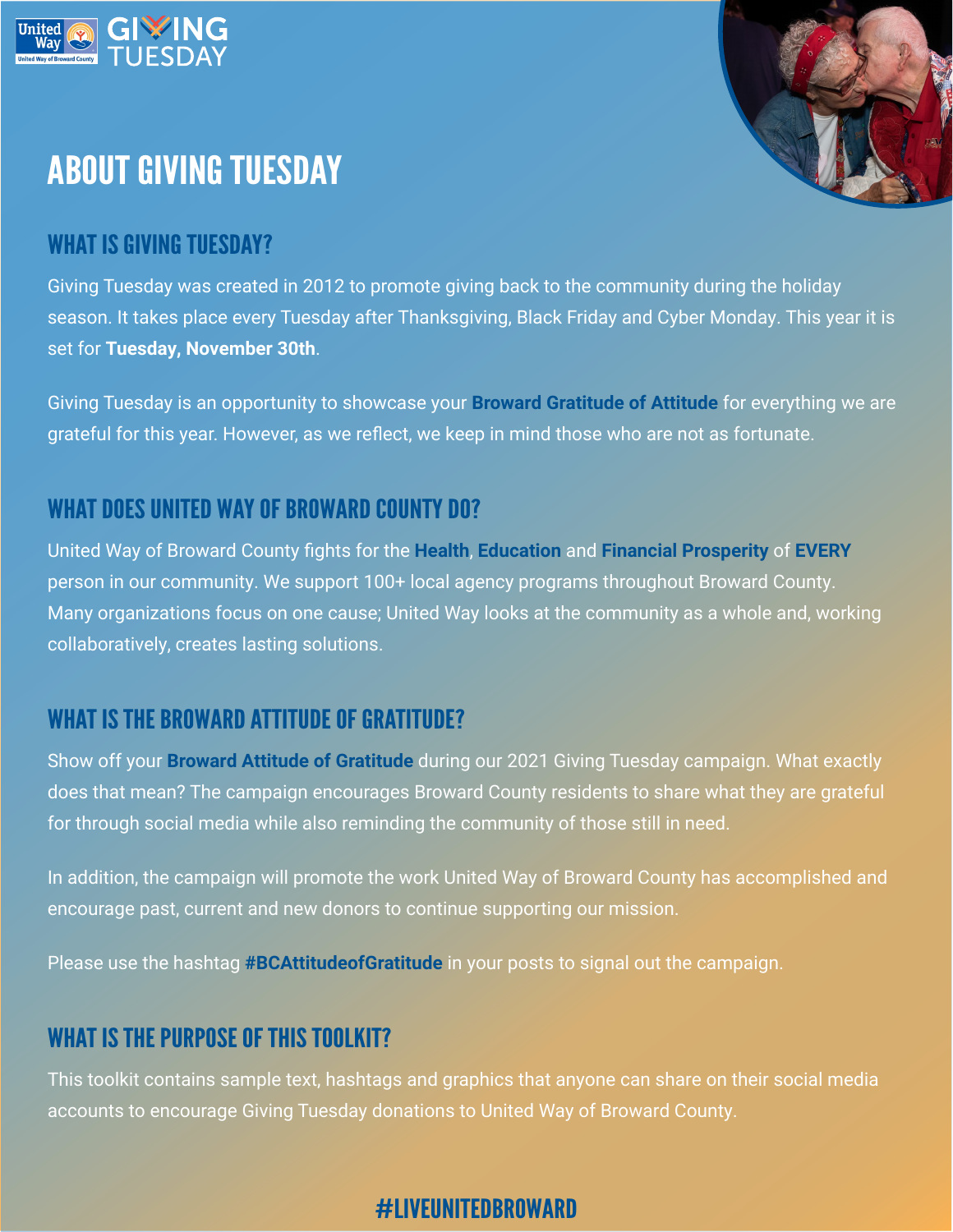

# HOW CAN YOU HELP?



# AN OPPORTUNITY TO SHINE

Giving Tuesday is not an obligation but an opportunity to promote United Way of Broward County's work and reach in the community. As volunteers, committee members, advocates and donors, you are the essential messengers needed to promote our mission. Many residents have heard of our name, yet they don't know about the vast scope of work accomplished.

The materials in this toolkit will provide the necessary messaging to promote our community resources while encouraging donations. On your marks, get set, **#LIVEUNITEDBroward**!

#### GET INVOLVED

Show your **Broward Attitude of Gratitude** by:

- Recording yourself out loud reciting our sample posts and tagging us online.
- Promoting our 2021 Giving Tuesday campaign to your friends and family.
- Hosting a United Way of Broward County Giving Tuesday fundraiser on your social media accounts.
- Sharing on social media why you are grateful for United Way of Broward County.

#### **TAGS**

Please ALWAYS tag **United Way of Broward County** in posts. Our social media tags are listed below:

- **• [Facebook](https://www.facebook.com/unitedwaybc/)**: @UnitedWayBC
- **• [Instagram](https://www.instagram.com/unitedwayofbroward/)**: @UnitedWayofBroward
- **• [Twitter](https://twitter.com/UnitedWayBC)**: @UnitedWayBC
- **• [LinkedIn](https://www.linkedin.com/company/united-way-of-broward-county/)**: @United Way of Broward County

#### LINK

Please ALWAYS include our donation link in your posts:

**• --> UnitedWayBroward.org/2021GivingTuesday** 

#### **HASHTAGS**

Please include ALL of these hashtags in your posts:

- #BCAttitudeofGratitude
- #LIVEUNITEDBroward
- #GivingTuesday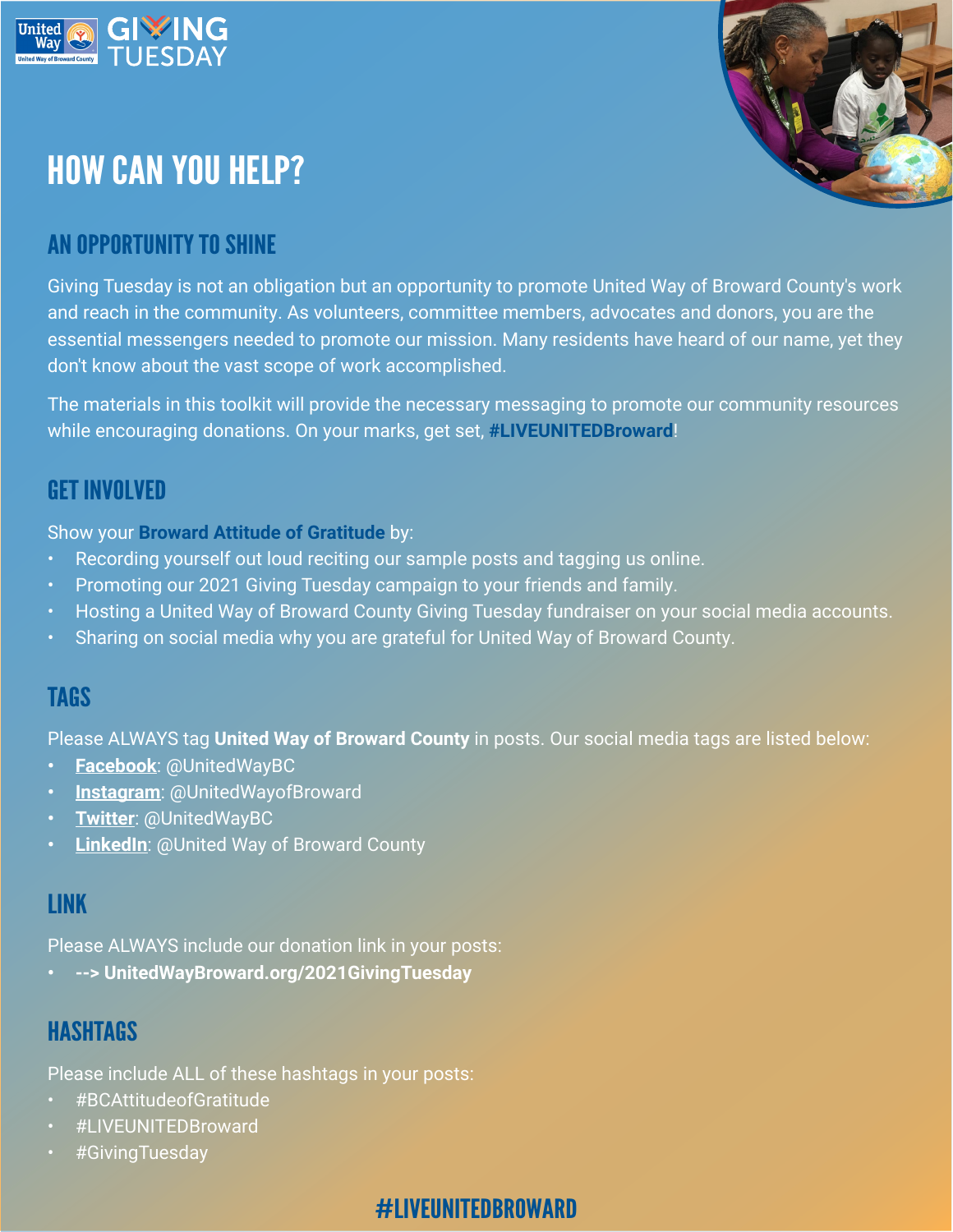



# GIVING TUESDAY GENERAL SAMPLE POSTS

SAVE THE DATE for #GivingTuesday on 11/30! Just ## days left until the biggest day of generosity! Make a difference in someone's life by supporting @UnitedWayofBrowardCounty. Click here to make a gift -->

#GivingTuesday is a global day of generosity that takes place on 11/30. On #GivingTuesday I'm supporting @UnitedWayofBrowardCounty because they look at the community as a whole to create long-lasting solutions for EVERYONE! Click here to show your support -->

I'm proud to be a part of (NextGen United, Women United, Alexis de Tocqueville Society) because \_\_! This #GivingTuesday, I ask all my friends and family to support @UnitedWayofBrowardCounty in their efforts to improve the lives of EVERY person in Broward! Click here to make a gift -->

I'm a @UnitedWayofBrowardCounty supporter because they go beyond responding to immediate needs. They help people recover after natural catastrophes. They reimagine more equitable communities and are a vital force in rebuilding resilient communities where everyone can thrive. Click here to make a gift -->

I first volunteered for @UnitedWayofBrowardCounty through their (name of event/program) in (year). I remember the experience \_\_\_ (how did it leave you feeling?). For #GivingTuesday, 11/30, I ask all my friends to join me as we change lives for those in need in our Broward. Click here to make a gift -->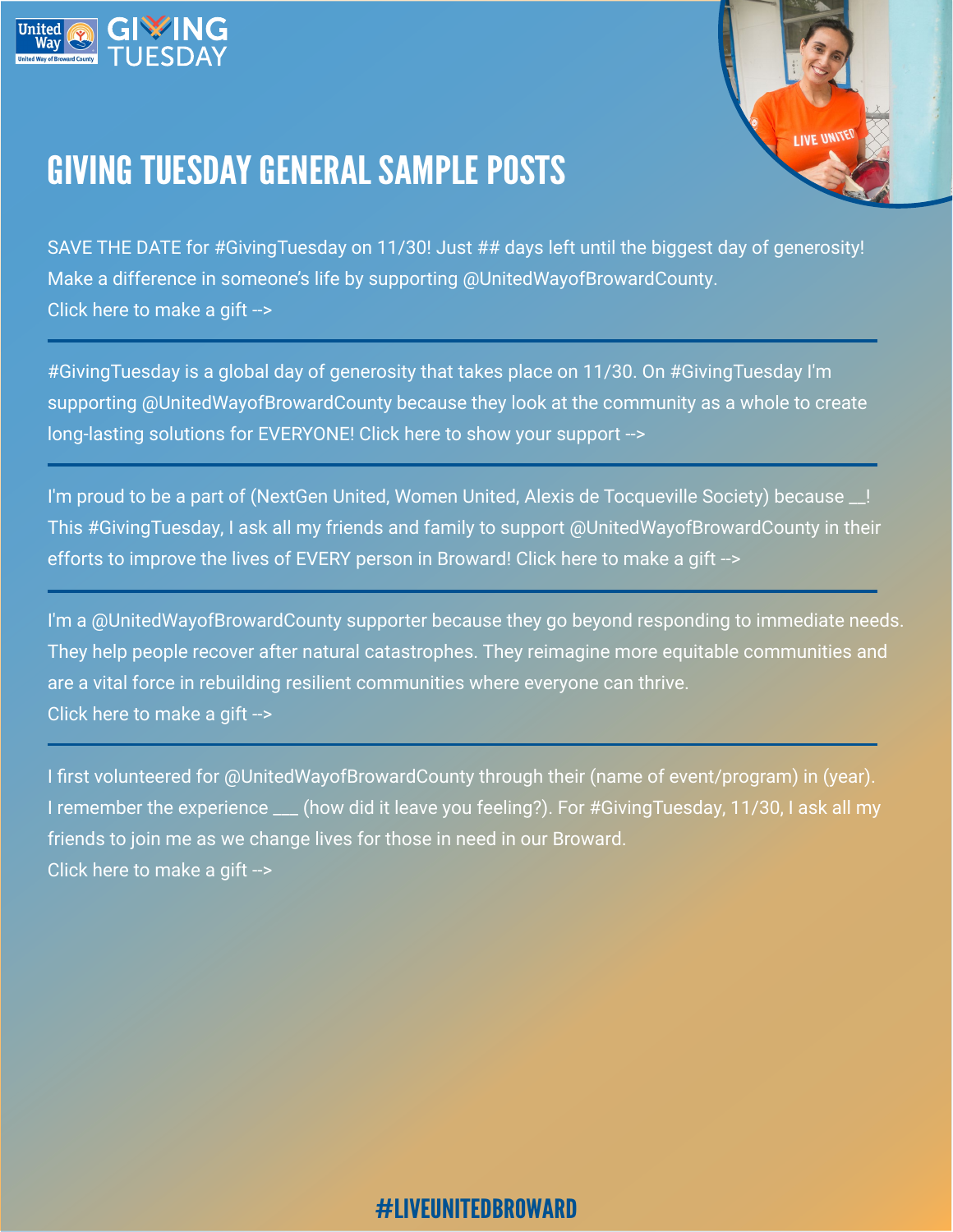



# PROGRAM SPECIFIC SAMPLE POSTS

Did you know that since its inception, @UnitedWayofBrowardCounty's Project Lifeline program has given 14.5 million pounds of food to those in need to combat food insecurity? That is why I'm supporting them on #GivingTuesday. Click here to make a gift -->

This #GivingTuesday, I'm supporting @UnitedWayofBrowardCounty because of their work with the Veteran community. Since 2013, they have provided 10,000 Veterans with supportive services to help them acclimate to civilian life through their #MissionUnited program. Click here to contribute a gift -->

@UnitedWayofBrowardCounty's work through their Commission on Behavioral Health & Drug Prevention has led to 60+ Broward County schools implementing an evidence-based substance abuse prevention initiative. That's why I'm supporting their efforts on #GivingTuesday. Click here to make a gift -->

#GivingTuesday is all about giving back to those in need. That's precisely what @UnitedWayofBrowardCounty's ReadingPals program accomplishes. Since 2012, over 1,800 volunteers have donated over 39,000 hours of reading instruction to children in Broward County. I'm proud to support their efforts. Click here to make a gift -->